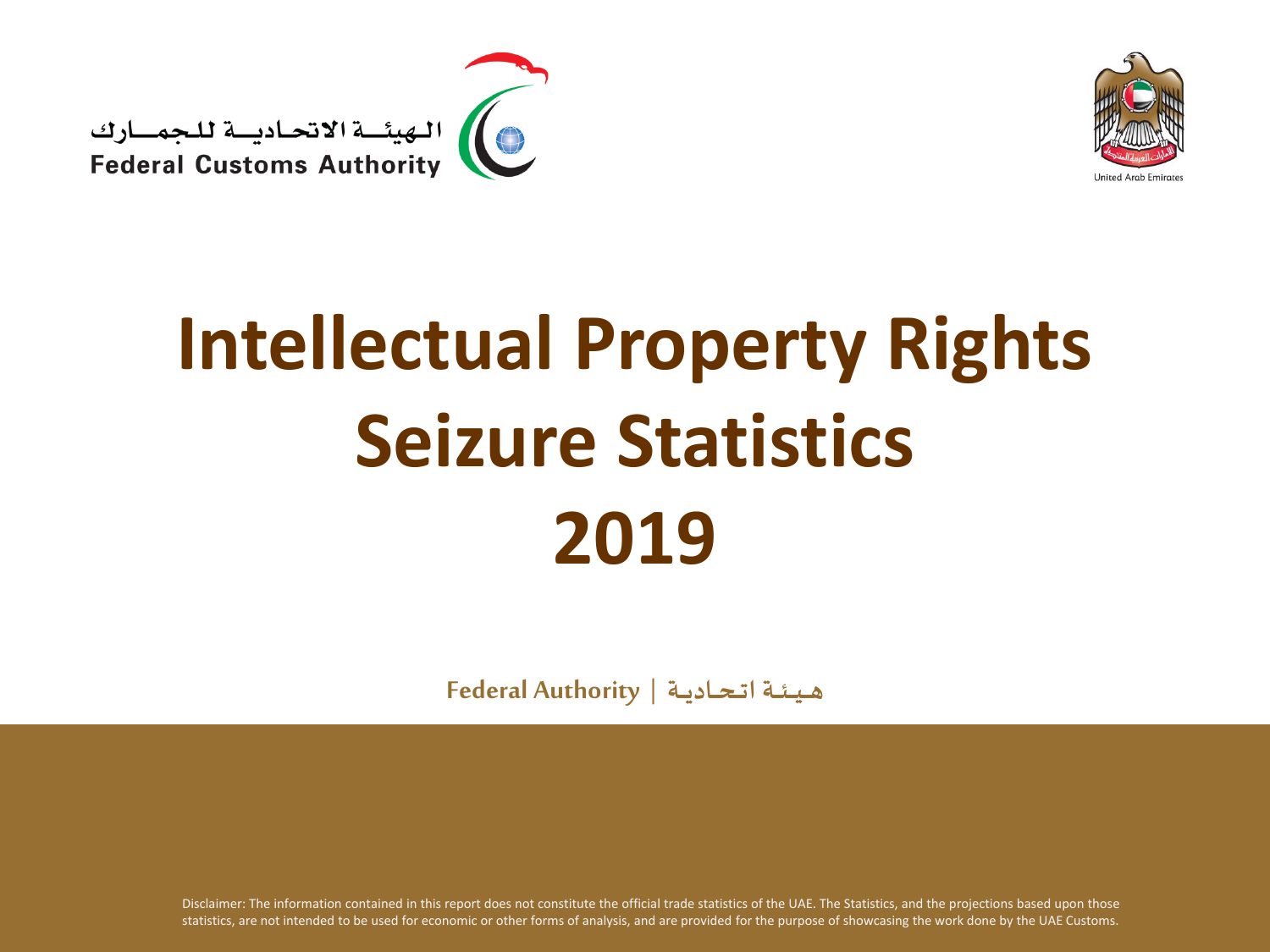



#### **Introduction**

Products that infringe upon the Federal Laws on Trademarks (Federal Law No. 37 of 1992 on Trademarks and its amendments) and Copyrights (Federal Law No. 7 of 2002 on Copyrights and related rights) implemented in the UAE are subject to customs intervention as per the GCC Common Customs Law of 2008. The UAE Customs mitigate the economical, financial, and welfare risks posed by imports, exports, transit and transshipment of such illicit products.

UAE Customs strongly believes in the producers and the creative thinkers' rights in the different fields whether industrial, commercial or literary. It has seriously taken the Intellectual Property Rights (IPR) into consideration through firmly combating the smuggling of counterfeit and fake goods and products and all that threatens public health and safety of the local community or violates the producers and trademark owners' rights. UAE Customs is also keen on maintaining international trade's legitimacy, as the UAE is considered a focal gateway for Western and Eastern trade movement. This is done through the customs risk management system which assists in targeting such illicit goods in at import or transit to the local market or free zones.

UAE Customs has made great efforts in educating and raising awareness of the IPR and the hazards and harms of using counterfeit products on the community and the health of its members. In addition, customs inspectors receive training courses throughout the year in order to increase their knowledge and understanding of how to differentiate between original and fake goods and original and duplicate trademark. Such workshops take place in participation with the trademark owners themselves which reflects positively on the inspectors' competencies and their efforts in protecting the local community and maintaining the Emirati people's health and safety.

The information contained in this report does not constitute the official trade statistics of the UAE. The Statistics, and the projections based upon those statistics, are not intended to be used for economic or other forms of analysis, and are provided for the purpose of showcasing the work done by the UAE Customs.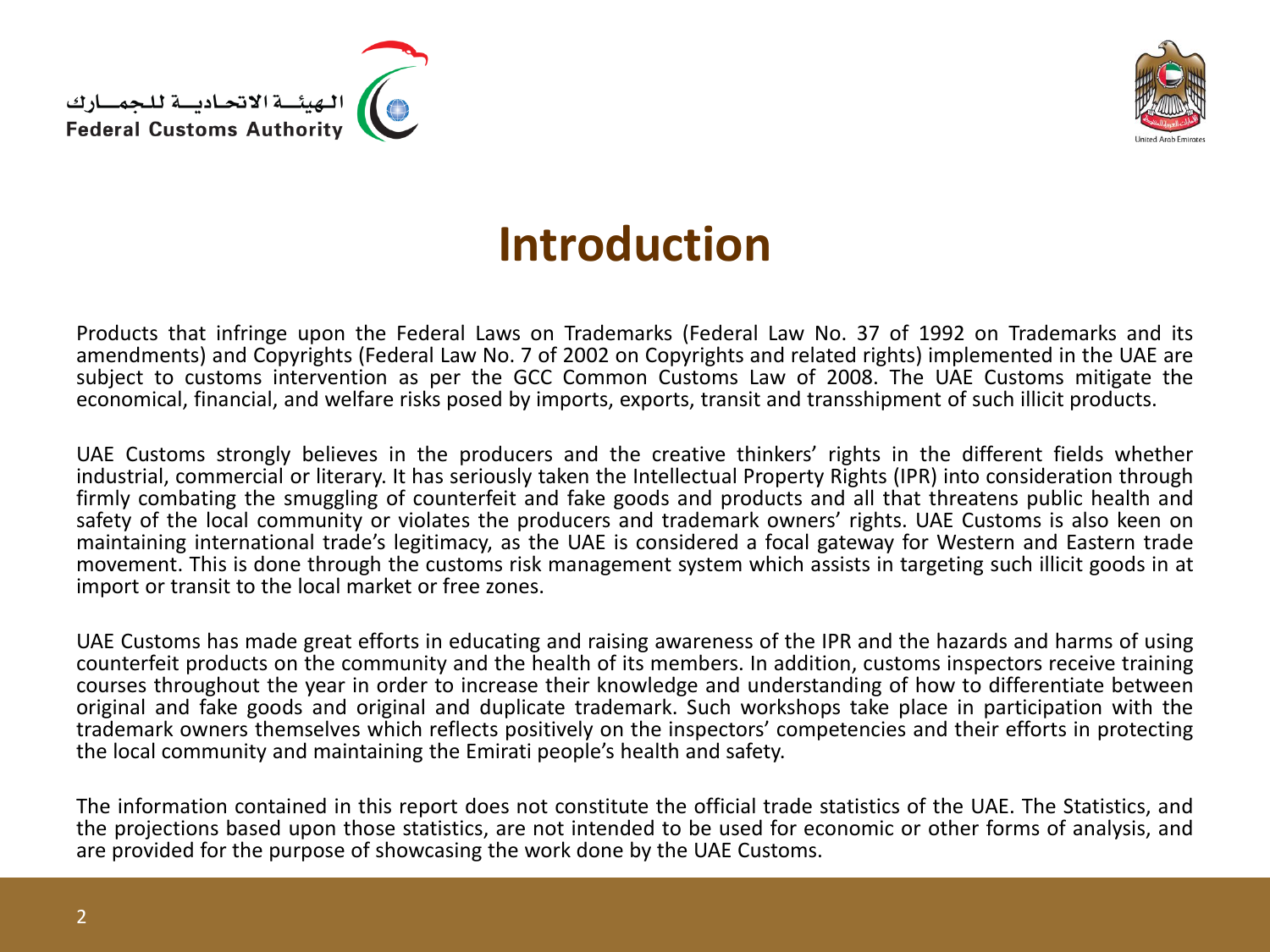



#### **Executive Summary**

In the fiscal year 2019, the UAE Customs processed 952,138,649,437 AED of imports, equating to 5,652,842 Customs Import Declarations. Customs continue to put IPR infringing goods as one of the priorities in safeguarding the economy, consumer, and international supply chain.

In 2019 the UAE Customs, with the efforts made by the various Local Customs Administrations (AbuDhabi, Dubai, Sharjah, Ajman, Ras AlKhaimah, Fujairah, and Umm AlQuwain) and with the support and oversight of the Federal Customs Authority (FCA) made successful raids and seizures in cooperation with various government entities, international partners, and private sector. With a total of 67 seizures consisting of 168,251 number of goods (quantity) in 2019, an increase from the 63 seizures in 2018.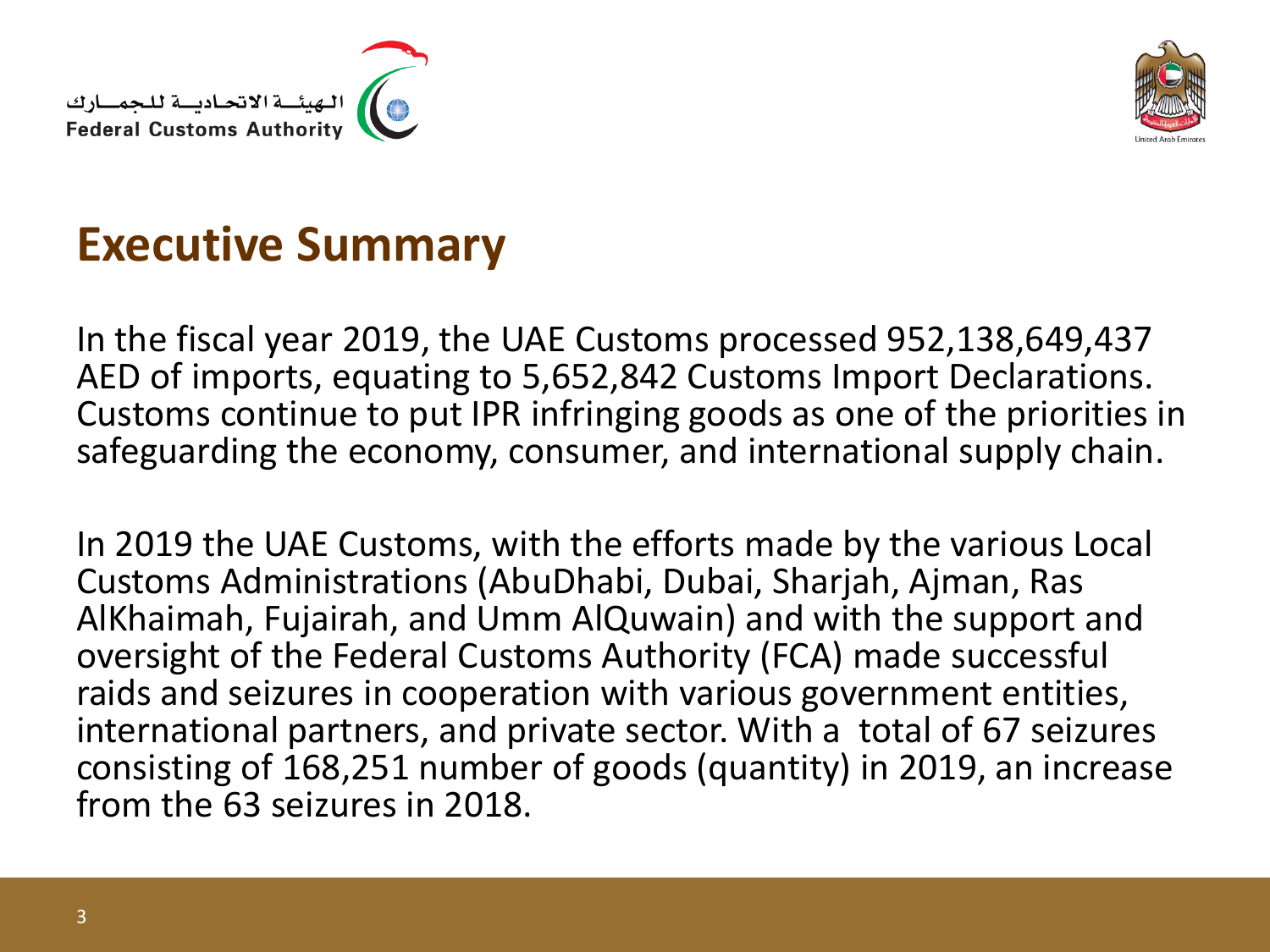





## **Operational Highlights**

- The number of seizures has increased to 67 in 2019 from 63 in 2018.
- The quantity seized on the other hand has slightly decreased to 168,251 in 2019 from the 169,587 in 2018. This is partially due to the increase of smaller shipments seized in Express/Mail.
- With the growth of ecommerce, there has been more seizures made in express and mail shipments in 2019 compared to 2018 .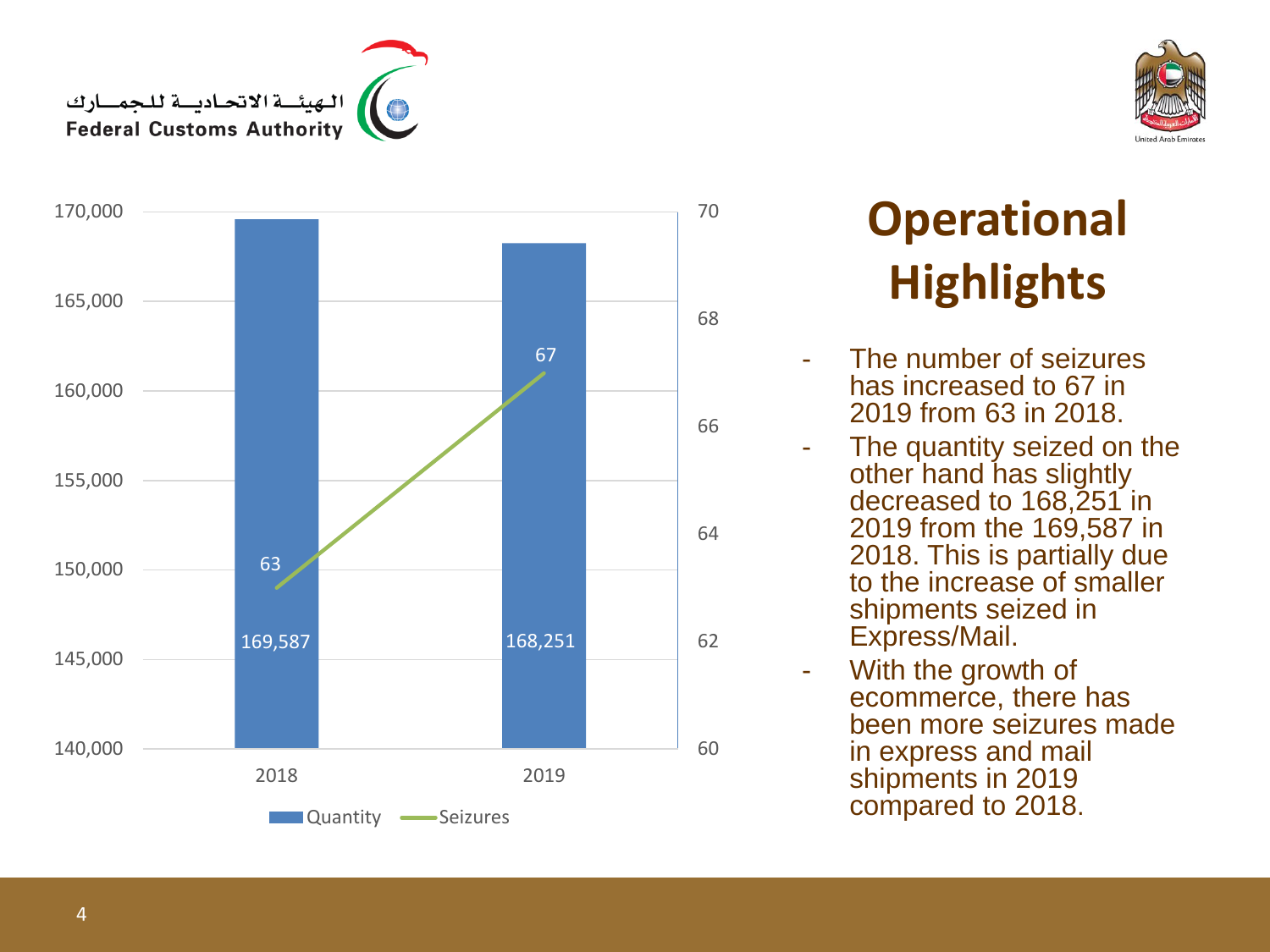



### **Operational Highlights**

- The UAE Customs has conducted over 30 events and workshops in connection with IPR in 2019 to promote the work done by customs in this field.
- With the importance of inter-agency cooperation, UAE Customs works in coordination with the various Local and Federal Government agencies to diminish the risks of IPR infringement in the UAE and in the international supply chain. This is done through various inter-agency committees as well as data sharing to support the risk management systems used in Customs to target illicit goods.
- The importance of cooperation between international customs administrations in supporting the exchange of information to assist in targeting illicit traffic of goods in the international supply chain has led to various interventions and raids made by customs. The Federal Customs Authority is implementing 15 ongoing Customs Mutual Assistance Agreements (CMAA) and working on others with partner customs administrations.
- The cooperation with the private sector has always been a priority for the UAE Customs in combating IPR infringed traffic of goods. There has been several memorandum of agreements (MoU) signed with various private sector groups to have a continuous dialogue on IPR and to update Customs Inspectors on means of detecting IPR related infringements through workshops.
- In the efforts of safeguarding society and the international supply chain, as well as taking into consideration the environmental impact of destructions of seized goods, the UAE customs has worked closely with various partners to destroy and recycle those goods. Media coverage of such destructions has been done widely in coordination and presence of the right holders to showcase to the public the impact of such trade on the economy, health and environment.
- Due to the role that the UAE plays in the global supply chain, especially through transshipments and re-exports, UAE Customs are vigilant through the use of their risk management systems to intercept illicit traffic of IPR infringing goods that is being transited or re-exported. Customs implement their rights to oversee goods that are imported and exported through the Free Zones in the UAE to mitigate potential trafficking of such goods.
- With the rise of e-commerce, 2019 has seen a serge of seizures in express and mail parcels equating to 31% of all seizures. UAE Customs are working closely with its partners to curb such influxes of IPR infringing goods.
- The FCA started the initiative of publishing the "Intellectual Property Rights Seizure Report" which shall be published in a yearly basis to raise the awareness of the work done by the UAE Customs in this matter.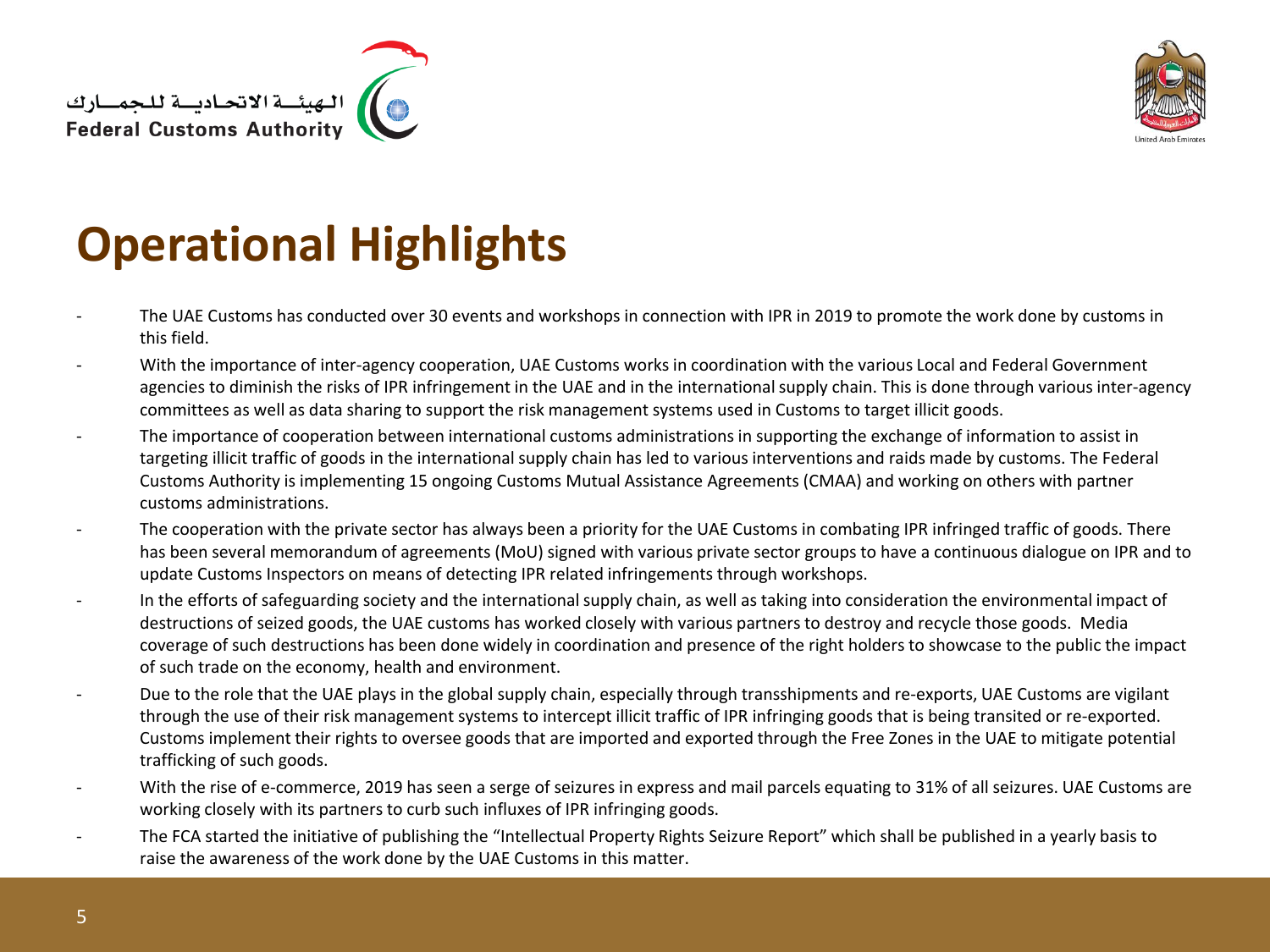



#### **Seizures by Product**





#### **Total Number of Seizures: 63**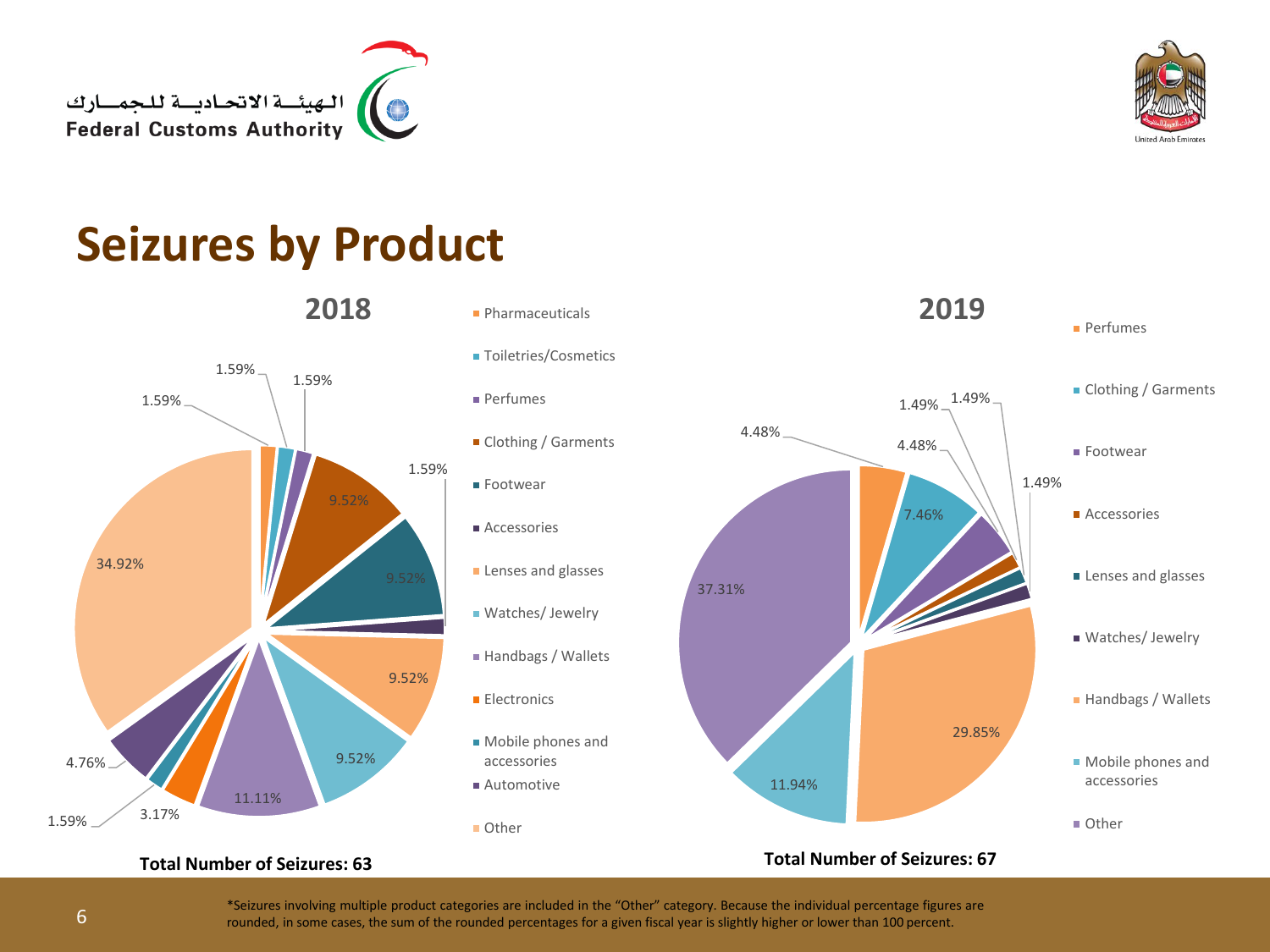



#### **Seizures by Product**

| 2018                          |                 |              |  |
|-------------------------------|-----------------|--------------|--|
| <b>Product</b>                | <b>Seizures</b> | % of Total * |  |
| Pharmaceuticals               | $\mathbf{1}$    | 1.59%        |  |
| Toiletries/Cosmetics          | $\mathbf{1}$    | 1.59%        |  |
| Perfumes                      | $\mathbf{1}$    | 1.59%        |  |
| Clothing / Garments           | 6               | 9.52%        |  |
| Footwear                      | 6               | 9.52%        |  |
| Accessories                   | $\mathbf{1}$    | 1.59%        |  |
| Lenses and glasses            | 6               | 9.52%        |  |
| Watches/ Jewelry              | 6               | 9.52%        |  |
| Handbags / Wallets            | 7               | 11.11%       |  |
| Electronics                   | $\mathcal{P}$   | 3.17%        |  |
| Mobile phones and accessories | $\mathbf{1}$    | 1.59%        |  |
| Automotive                    | 3               | 4.76%        |  |
| Other                         | 22              | 34.92%       |  |
| <b>Total Seizures</b>         | 63              |              |  |

| 2019                          |                 |              |  |
|-------------------------------|-----------------|--------------|--|
| <b>Product</b>                | <b>Seizures</b> | % of Total * |  |
| Pharmaceuticals               | 0               | 0.00%        |  |
| Toiletries/Cosmetics          | 0               | $0.00\%$     |  |
| Perfumes                      | 3               | 4.48%        |  |
| Clothing / Garments           | 5               | 7.46%        |  |
| Footwear                      | 3               | 4.48%        |  |
| Accessories                   | 1               | 1.49%        |  |
| Lenses and glasses            | 1               | 1.49%        |  |
| Watches/ Jewelry              | 1               | 1.49%        |  |
| Handbags / Wallets            | 20              | 29.85%       |  |
| Electronics                   | ŋ               | $0.00\%$     |  |
| Mobile phones and accessories | 8               | 11.94%       |  |
| Automotive                    | 0               | $0.00\%$     |  |
| Other                         | 25              | 37.31%       |  |
| <b>Total Seizures</b><br>63   |                 |              |  |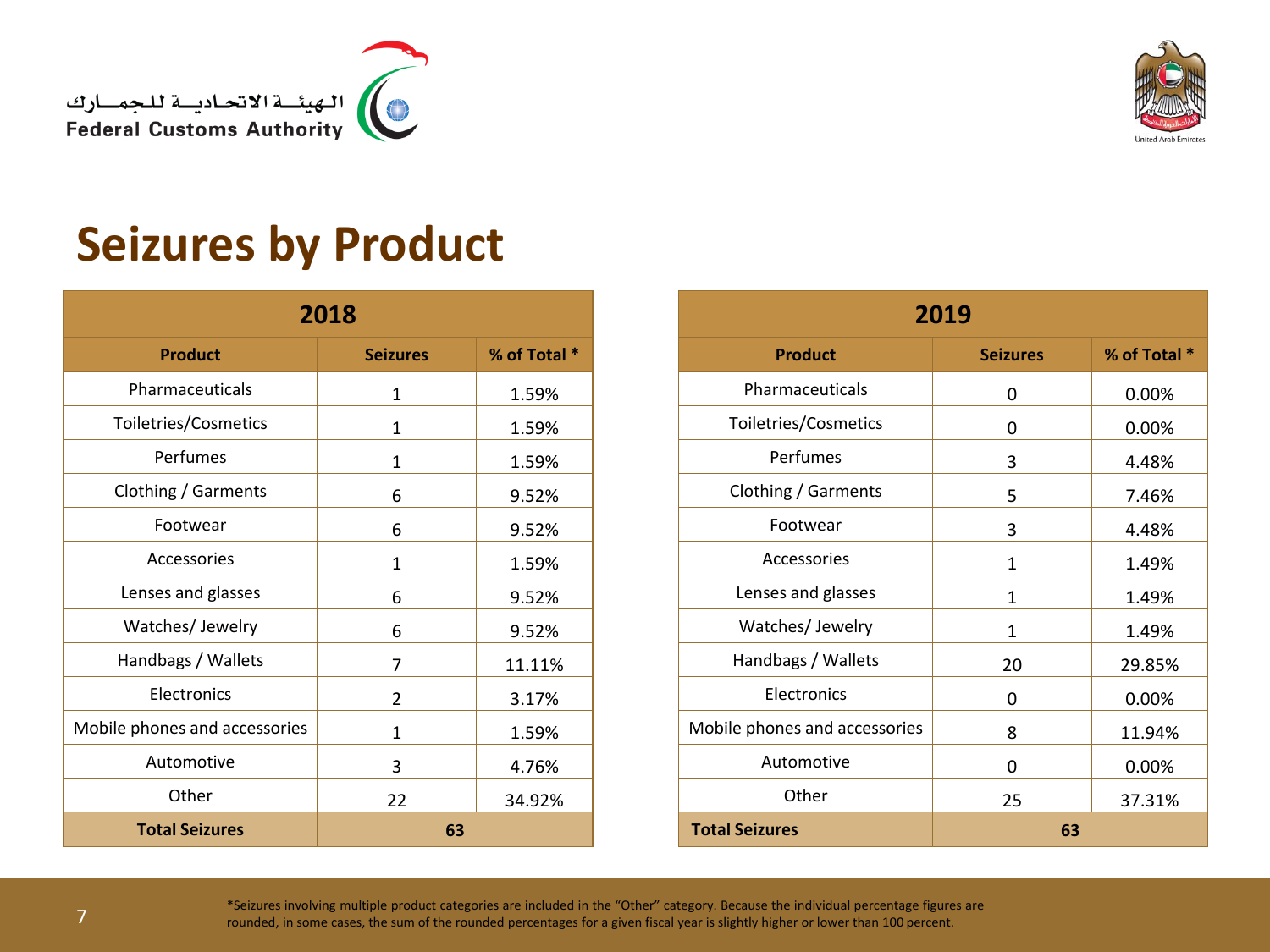









**Total Quantity: 169,587**

- 2018 Pharmaceuticals
	- **Toiletries/Cosmetics**
	- **Perfumes**
	- Clothing / Garments
	- **Footwear**
	- Accessories
	- **Lenses and glasses**
	- **Watches/ Jewelry**
	- Handbags / Wallets
	- **Electronics**
	- Mobile phones and accessories
	- Automotive
	- Other



#### **Total Quantity: 168,251**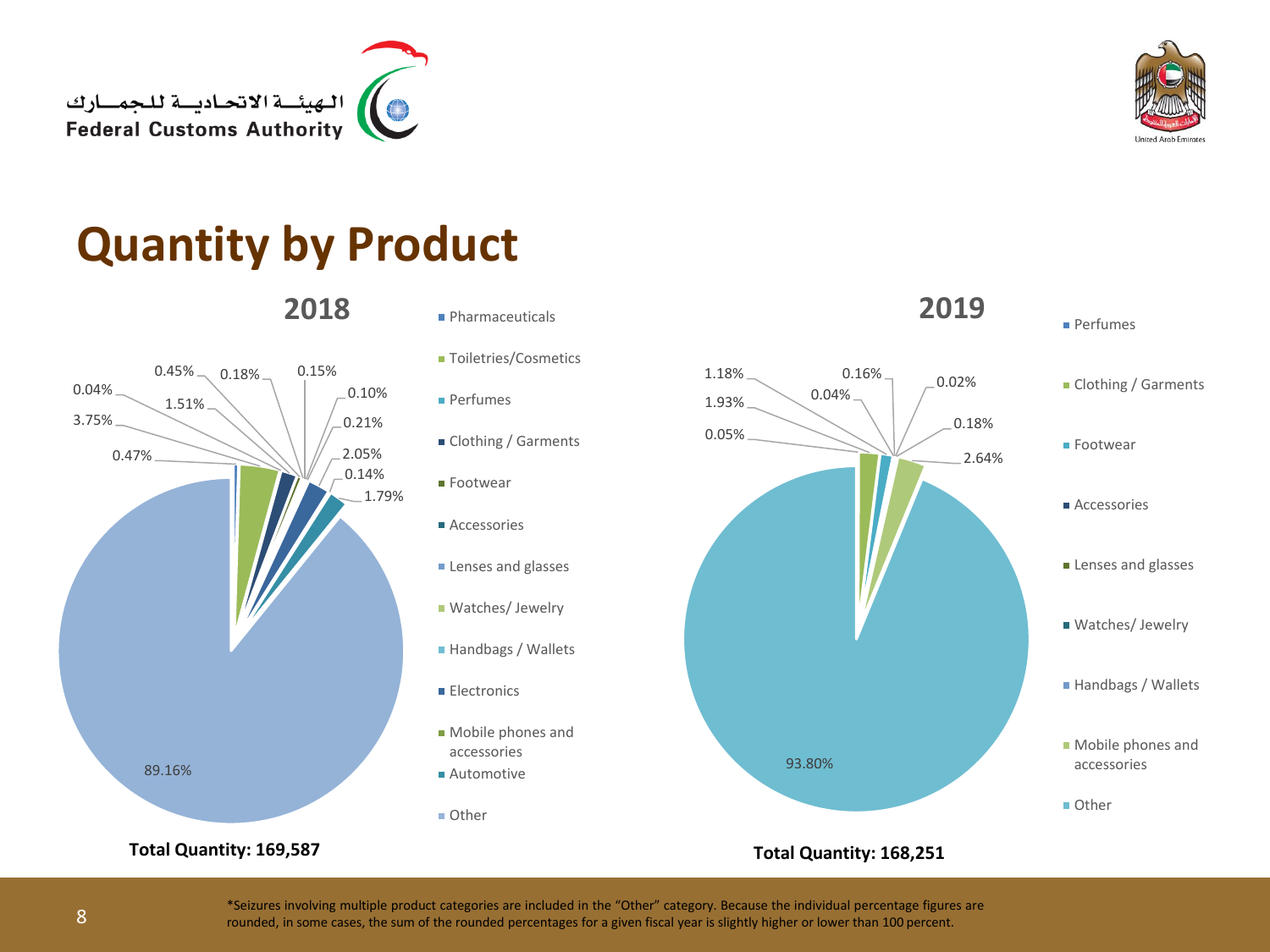



#### **Quantity by Product**

| 2018                                        |                 |              |  |
|---------------------------------------------|-----------------|--------------|--|
| <b>Product</b>                              | <b>Quantity</b> | % of Total * |  |
| Pharmaceuticals                             | 800             | 0.47%        |  |
| Toiletries/Cosmetics                        | 6365            | 3.75%        |  |
| Perfumes                                    | 68              | 0.04%        |  |
| Clothing / Garments                         | 2567            | 1.51%        |  |
| Footwear                                    | 757             | 0.45%        |  |
| Accessories                                 | 300             | 0.18%        |  |
| Lenses and glasses                          | 252             | 0.15%        |  |
| Watches/ Jewelry                            | 166             | 0.10%        |  |
| Handbags / Wallets                          | 354             | 0.21%        |  |
| Electronics                                 | 3479            | 2.05%        |  |
| Mobile phones and accessories               | 240             | 0.14%        |  |
| Automotive                                  | 3032            | 1.79%        |  |
| Other                                       | 151207          | 89.16%       |  |
| <b>Total Quantity of Seizures</b><br>169587 |                 |              |  |

| 2019                              |                 |              |  |
|-----------------------------------|-----------------|--------------|--|
| <b>Product</b>                    | <b>Quantity</b> | % of Total * |  |
| Pharmaceuticals                   | 0               | $0.00\%$     |  |
| Toiletries/Cosmetics              | 0               | $0.00\%$     |  |
| Perfumes                          | 85              | 0.05%        |  |
| Clothing / Garments               | 3246            | 1.93%        |  |
| Footwear                          | 1982            | 1.18%        |  |
| Accessories                       | 64              | 0.04%        |  |
| Lenses and glasses                | 270             | 0.16%        |  |
| Watches/ Jewelry                  | 29              | 0.02%        |  |
| Handbags / Wallets                | 309             | 0.18%        |  |
| <b>Flectronics</b>                | 0               | $0.00\%$     |  |
| Mobile phones and accessories     | 4441            | 2.64%        |  |
| Automotive                        | 0               | 0.00%        |  |
| Other                             | 157825          | 93.80%       |  |
| <b>Total Quantity of Seizures</b> | 168251          |              |  |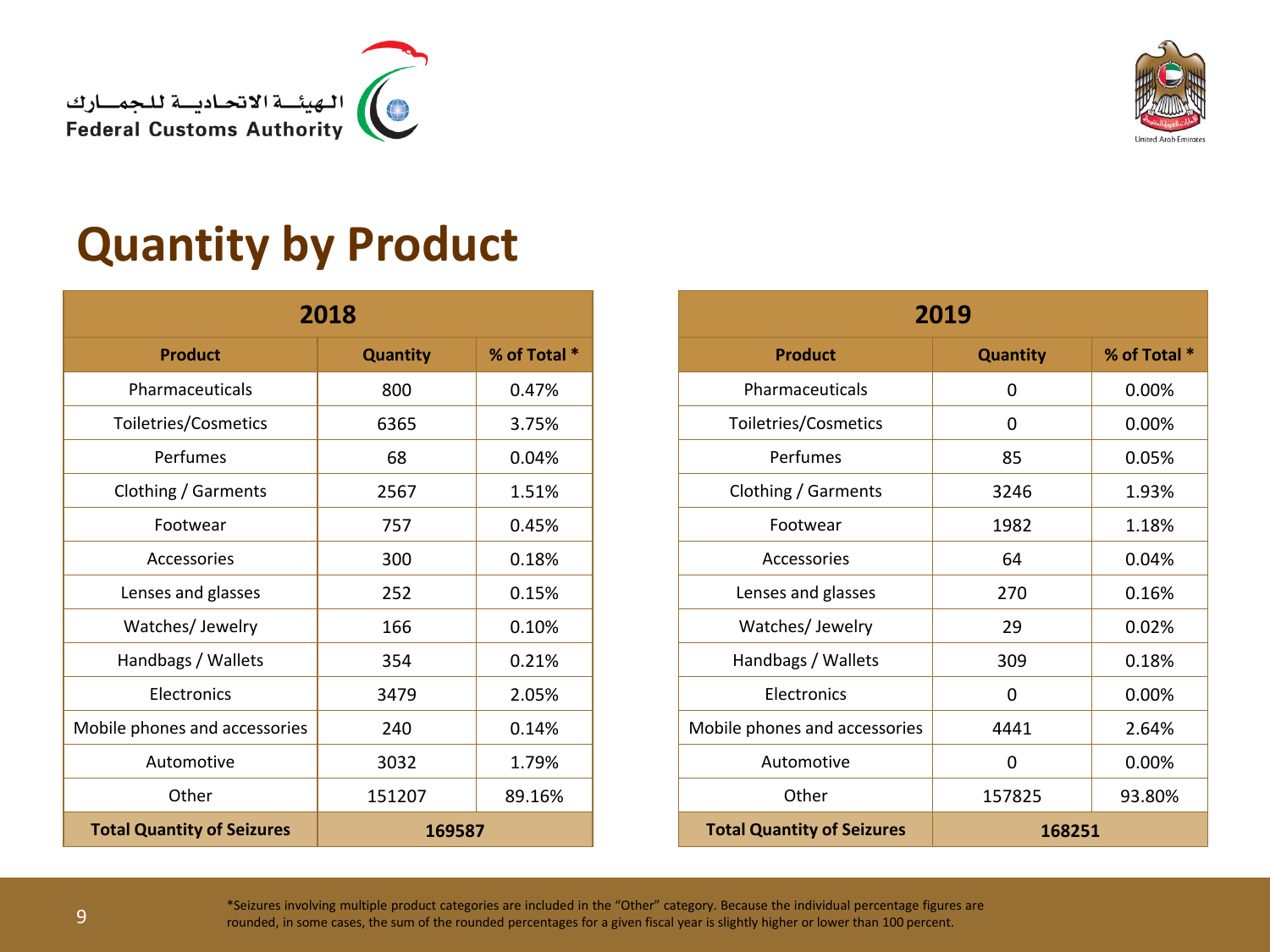



#### **Seizures by Economy**

**2018**





#### **Total Seizures : 63**

\*Seizures involving multiple product categories are included in the "Other" category. Because the individual percentage figures are

rounded, in some cases, the sum of the rounded percentages for a given fiscal year is slightly higher or lower than 100 percent.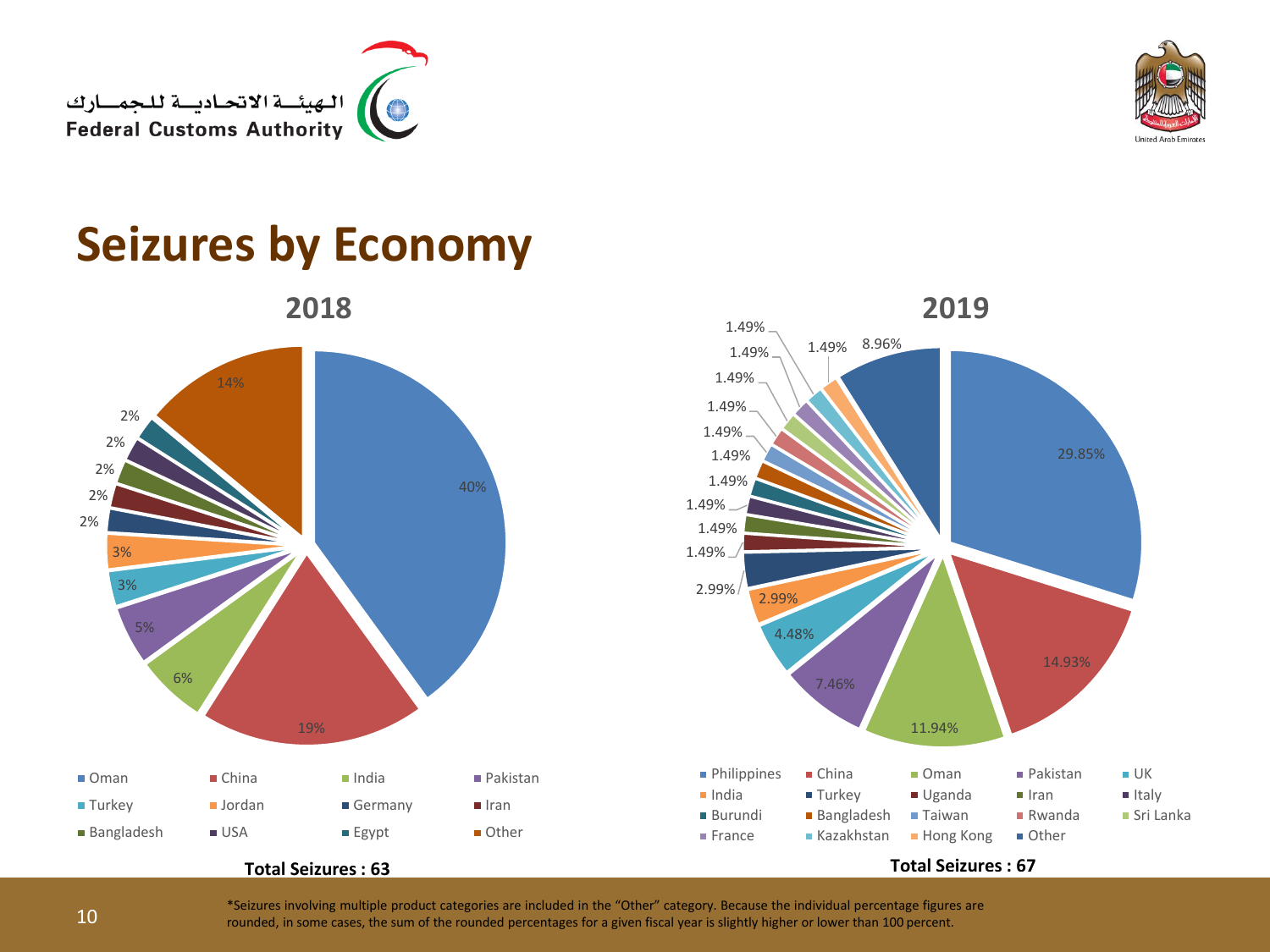



#### **Seizures by Economy**

| 2018                  |                |              |  |
|-----------------------|----------------|--------------|--|
| <b>Economy</b>        | <b>Value</b>   | % of Total * |  |
| Oman                  | 25             | 40%          |  |
| China                 | 12             | 19%          |  |
| India                 | 4              | 6%           |  |
| Pakistan              | 3              | 5%           |  |
| Turkey                | $\overline{2}$ | 3%           |  |
| Jordan                | 2              | 3%           |  |
| Germany               | $\overline{2}$ | 2%           |  |
| Iran                  | $\mathbf{1}$   | 2%           |  |
| Bangladesh            | $\mathbf{1}$   | 2%           |  |
| <b>USA</b>            | $\mathbf{1}$   | 2%           |  |
| Egypt                 | $\mathbf{1}$   | 2%           |  |
| Other                 | 9              | 14%          |  |
| <b>Total Seizures</b> | 63             |              |  |

| 2019                  |                |              |  |
|-----------------------|----------------|--------------|--|
| <b>Economy</b>        | Value          | % of Total * |  |
| Philippines           | 20             | 29.85%       |  |
| China                 | 10             | 14.93%       |  |
| Oman                  | 8              | 11.94%       |  |
| Pakistan              | 5              | 7.46%        |  |
| UK                    | 3              | 4.48%        |  |
| India                 | $\overline{2}$ | 2.99%        |  |
| Turkey                | $\overline{2}$ | 2.99%        |  |
| Uganda                | $\mathbf{1}$   | 1.49%        |  |
| Iran                  | $\mathbf{1}$   | 1.49%        |  |
| Italy                 | $\mathbf{1}$   | 1.49%        |  |
| <b>Burundi</b>        | $\mathbf{1}$   | 1.49%        |  |
| Bangladesh            | $\mathbf{1}$   | 1.49%        |  |
| Taiwan                | $\mathbf{1}$   | 1.49%        |  |
| Rwanda                | $\mathbf{1}$   | 1.49%        |  |
| Sri Lanka             | $\mathbf{1}$   | 1.49%        |  |
| France                | $\mathbf{1}$   | 1.49%        |  |
| Kazakhstan            | $\mathbf{1}$   | 1.49%        |  |
| Hong Kong             | $\mathbf{1}$   | 1.49%        |  |
| Other                 | 6              | 8.96%        |  |
| <b>Total Seizures</b> | 67             |              |  |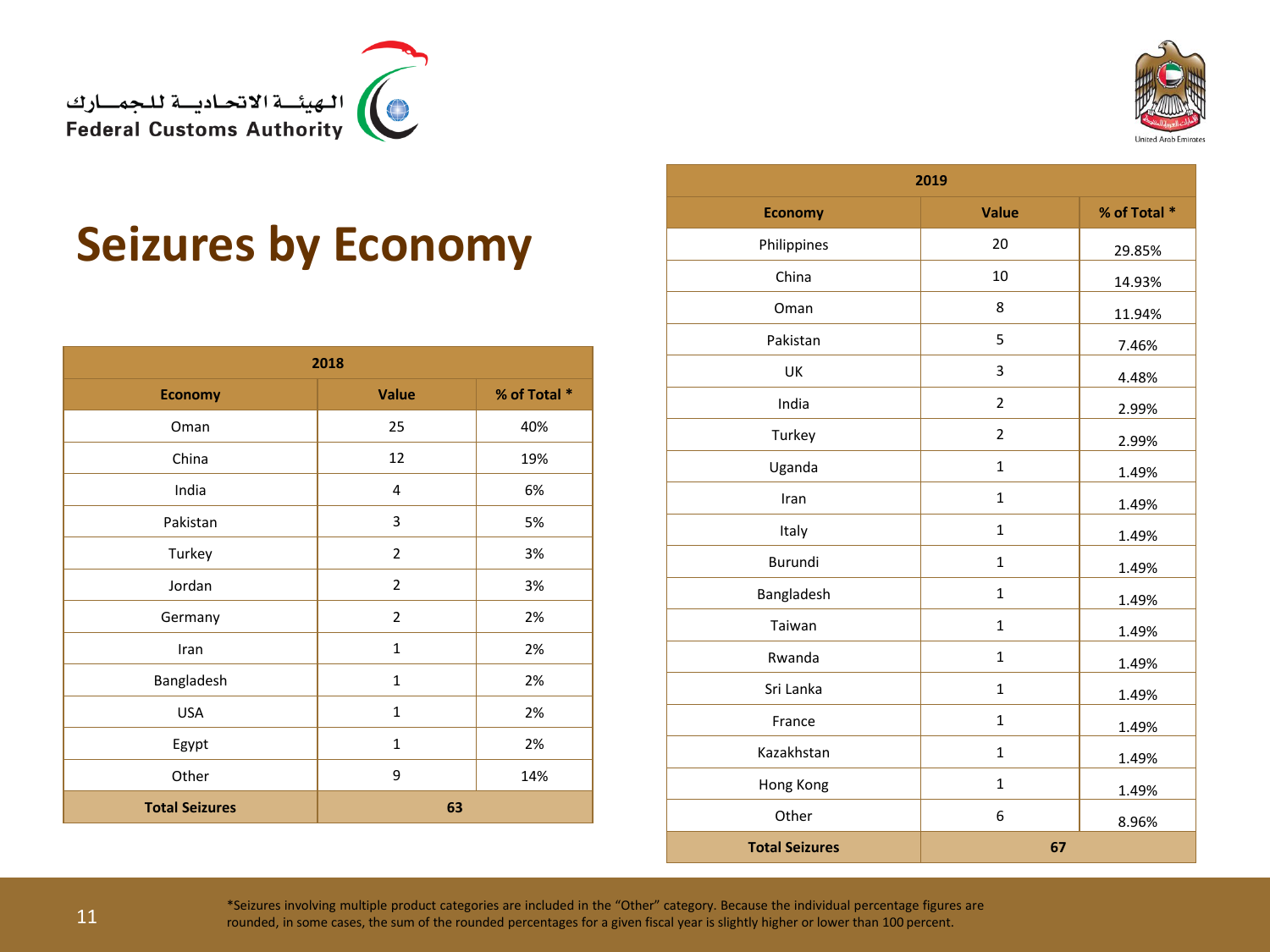



8.02%

11.16%

0.21%

0.02% 0.79% 0.04%

0.20%

**2019**

### **Quantity by Economy**

**2018**

2.56% 70.39% 0.12% 9.45% 0.16% 0.62% 0.01% 6.19% 0.18% 1.15% 9.00% ■ Oman ■ China ■ India ■ Pakistan ■ Turkey ■ Jordan ■ Germany ■ Iran ■ Bangladesh ■ USA ■ Egypt ■ Other

**Total Quantity: 169,587**





0.18%

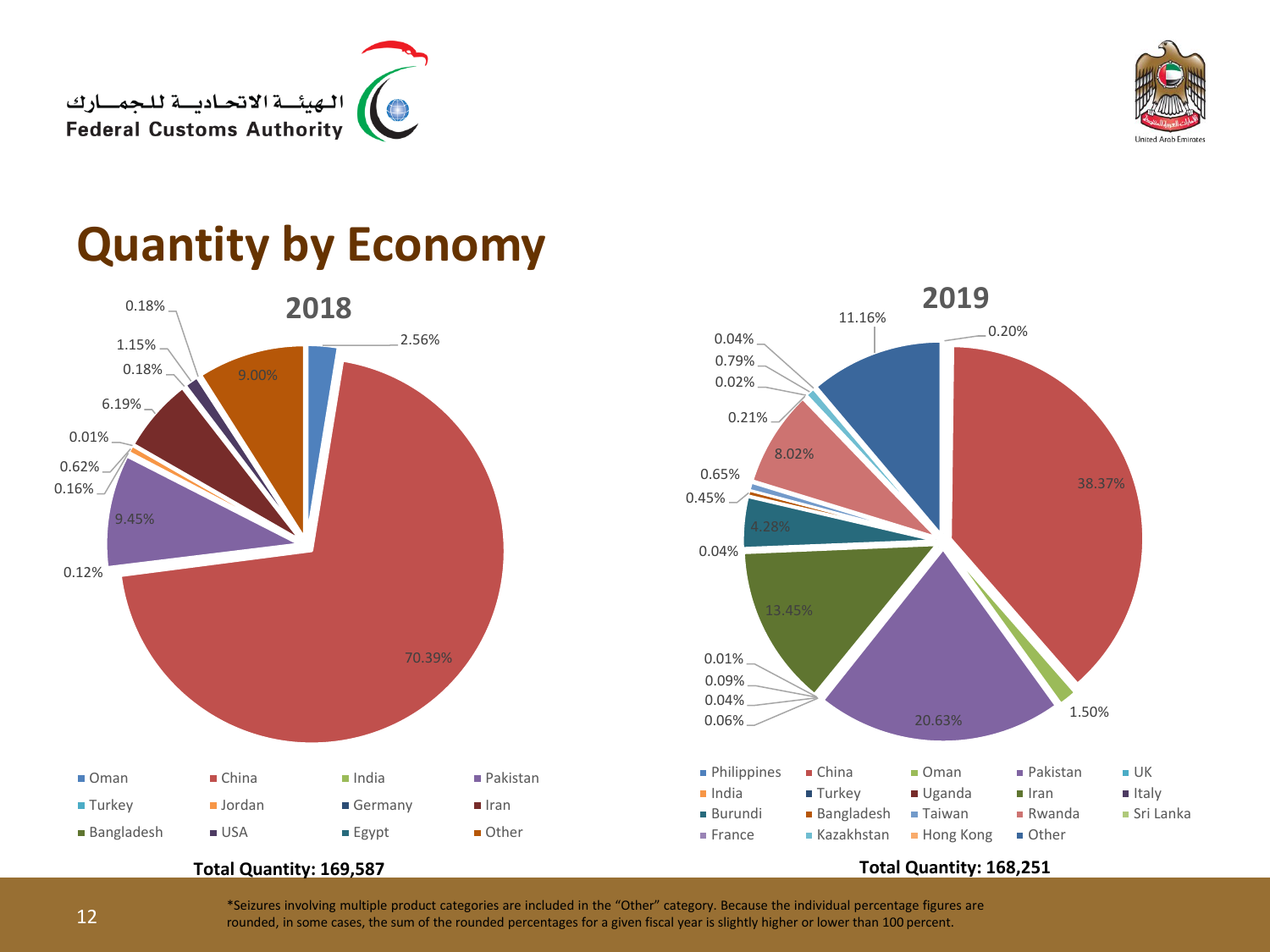



### **Quantity by Economy**

| 2018                  |                 |              |  |
|-----------------------|-----------------|--------------|--|
| <b>Economy</b>        | <b>Quantity</b> | % of Total * |  |
| Oman                  | 4337            | 2.56%        |  |
| China                 | 119378          | 70.39%       |  |
| India                 | 196             | 0.12%        |  |
| Pakistan              | 16019           | 9.45%        |  |
| Turkey                | 273             | 0.16%        |  |
| Jordan                | 1050            | 0.62%        |  |
| Germany               | 11              | 0.01%        |  |
| Iran                  | 10500           | 6.19%        |  |
| Bangladesh            | 310             | 0.18%        |  |
| <b>USA</b>            | 1950            | 1.15%        |  |
| Egypt                 | 305             | 0.18%        |  |
| Other                 | 15258           | 9.00%        |  |
| <b>Total Quantity</b> | 169587          |              |  |

| 2019                  |                 |              |  |
|-----------------------|-----------------|--------------|--|
| <b>Economy</b>        | <b>Quantity</b> | % of Total * |  |
| Philippines           | 329             | 0.20%        |  |
| China                 | 64557           | 38.37%       |  |
| Oman                  | 2516            | 1.50%        |  |
| Pakistan              | 34702           | 20.63%       |  |
| UK                    | 105             | 0.06%        |  |
| India                 | 74              | 0.04%        |  |
| Turkey                | 144             | 0.09%        |  |
| Uganda                | 13              | 0.01%        |  |
| Iran                  | 22631           | 13.45%       |  |
| Italy                 | 59              | 0.04%        |  |
| Burundi               | 7200            | 4.28%        |  |
| Bangladesh            | 759             | 0.45%        |  |
| Taiwan                | 1100            | 0.65%        |  |
| Rwanda                | 13500           | 8.02%        |  |
| Sri Lanka             | 346             | 0.21%        |  |
| France                | 40              | 0.02%        |  |
| Kazakhstan            | 1335            | 0.79%        |  |
| Hong Kong             | 64              | 0.04%        |  |
| Other                 | 17078           | 11.16%       |  |
| <b>Total Quantity</b> | 168251          |              |  |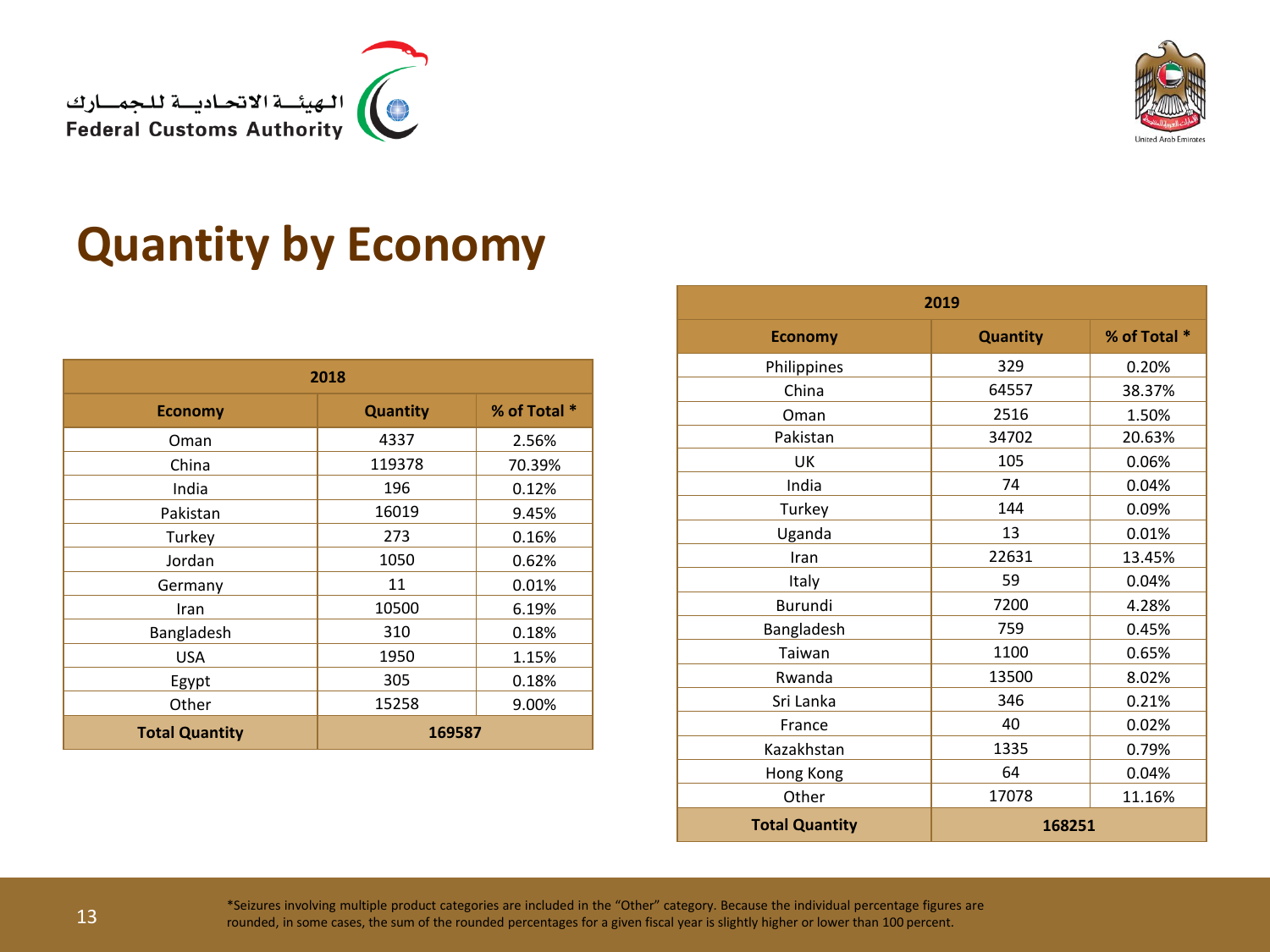



#### **Seizures by Points of Entry**



Seizures

| <b>Seizures</b>          |                 |            |                 |            |
|--------------------------|-----------------|------------|-----------------|------------|
|                          | 2018            |            | 2019            |            |
| <b>Mode of Transport</b> | <b>Seizures</b> | % of Total | <b>Seizures</b> | % of Total |
| Sea                      | 18              | 29 %       | 13              | 19 %       |
| Air                      | 19              | 30 %       | 22              | 33 %       |
| Land                     | 25              | 40 %       | 11              | 16 %       |
| Express/Mail             |                 | 2 %        | 21              | 31%        |
| <b>Total Seizures</b>    |                 | 63         |                 | 67         |

\*Seizures involving multiple product categories are included in the "All Others" category. Because the individual percentage figures<br>are rounded, in some cases, the sum of the rounded percentages for a given fiscal year is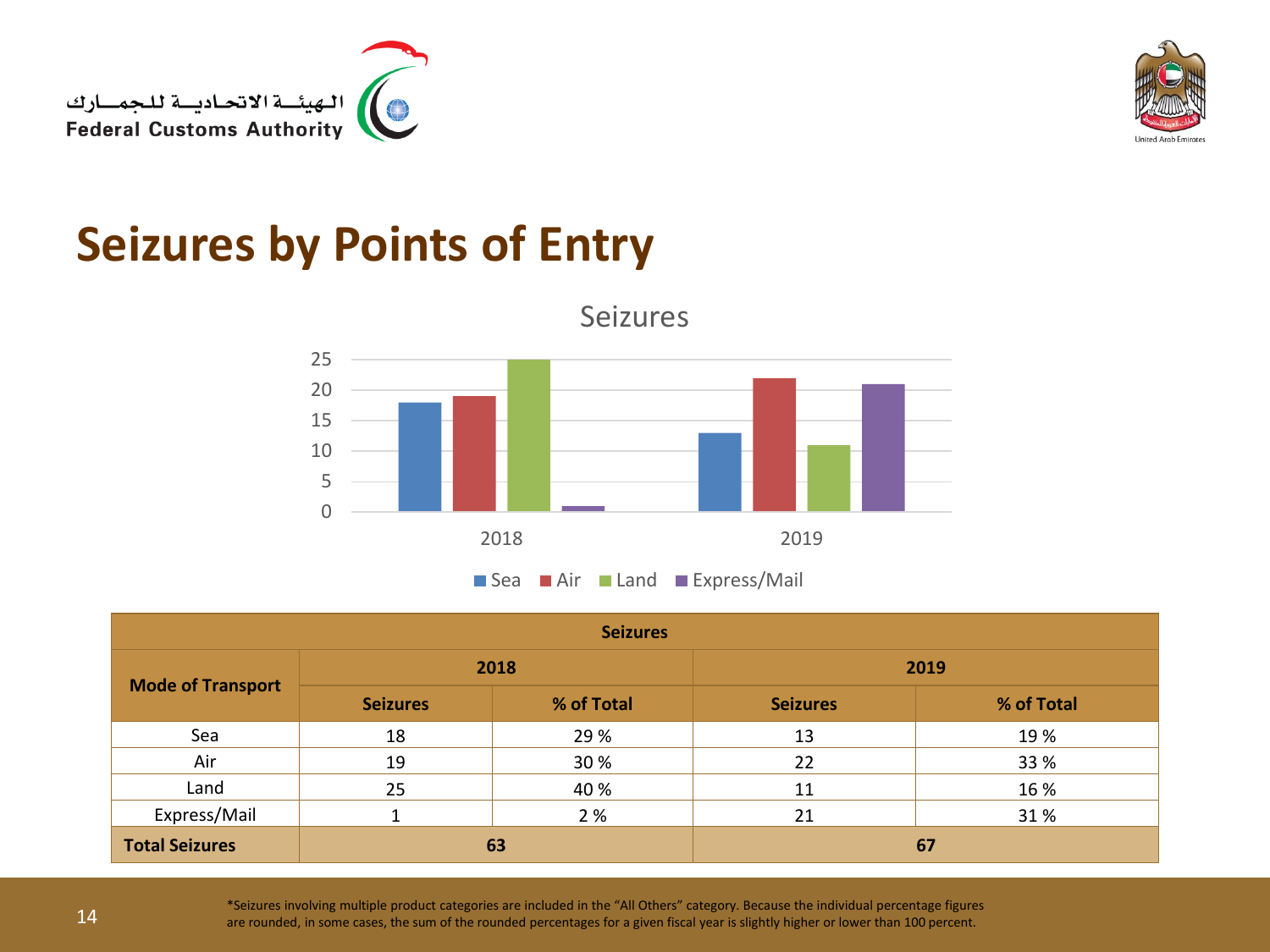



#### **Quantity by Points of Entry**



| <b>Quantity</b>          |                 |             |                 |             |
|--------------------------|-----------------|-------------|-----------------|-------------|
|                          | 2018            |             |                 | 2019        |
| <b>Mode of Transport</b> | <b>Quantity</b> | % of Total* | <b>Quantity</b> | % of Total* |
| Sea                      | 128833          | 76 %        | 138743          | 82 %        |
| Air                      | 36414           | 21%         | 24680           | 15 %        |
| Land                     | 4337            | 3 %         | 4285            | 3 %         |
| Express/Mail             | 3               | 0.002%      | 543             | 0.3%        |
| <b>Total Quantity</b>    |                 | 169587      |                 | 168251      |

\*Seizures involving multiple product categories are included in the "Other" category. Because the individual percentage figures are<br>The rounded, in some cases, the sum of the rounded percentages for a given fiscal year is